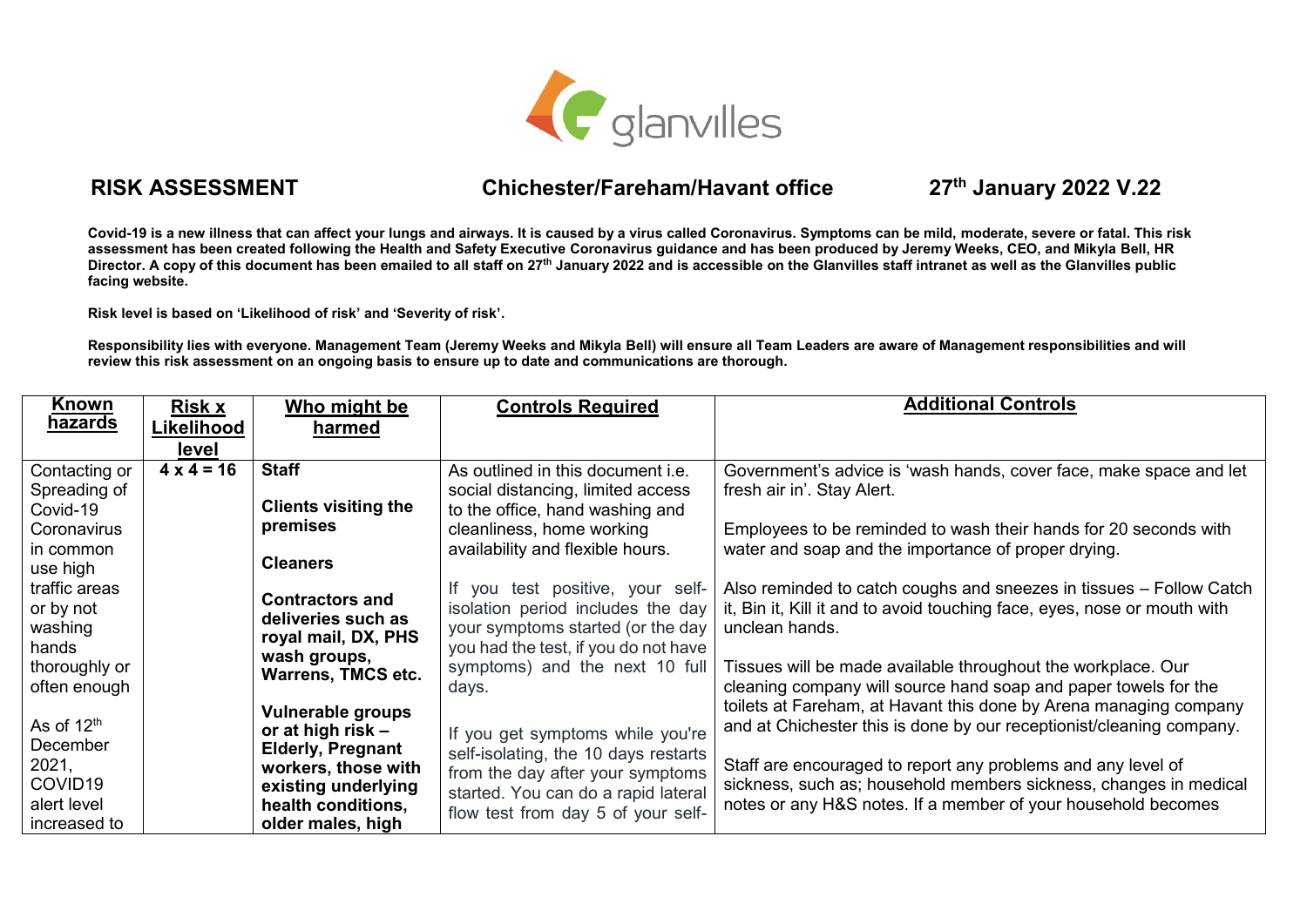| level four,<br>meaning<br>epidemic is in<br>general<br>circulation;<br>transmission<br>is high and<br>pressure on<br>healthcare<br>services is<br>widespread<br>and<br>substantial or<br>rising. |                  | body mass index,<br><b>BAME</b> ethnic<br>backgrounds<br><b>Private Client team</b><br>with hospital / care<br>home appointments<br>as well as outside<br>home appointments<br>for clients<br>Anyone else who<br>physically comes in<br>contact with staff | isolation period (but not before)<br>and another test the next day. You<br>can stop self-isolating if:<br>both tests are negative<br>$\bullet$<br>you do not have a high<br>temperature<br>Report your test result after each<br>test. You should stop testing after<br>you've had 2 negative test results<br>in a row.<br>England's Plan B measures are to<br>end from Thursday 27 <sup>th</sup> January<br>2022.<br>As of Thursday 27th January 2022,<br>face masks will no longer be<br>mandated, but still advised in<br>crowding or with strangers. | unwell with COVID symptoms or tests positive, do not come to the<br>office and call 01329 227927 Absence line to discuss next steps.<br>To help reduce the spread of coronavirus (COVID-19) reminding<br>everyone of the public health advice via posters and regular emails.<br>Rigorous checks will be carried out by line managers to ensure that<br>the necessary procedures are followed. If any staff member is not<br>adhering the rules and procedures as set out in this risk assessment<br>then they may be referred to our disciplinary procedure; See policy 5.5<br>of the firm's operational manual for Disciplinary policy & procedure.<br>Private Client team not to attend hospital / care home / outside home<br>appointments where they feel at risk.<br>If you or a member of your household are in a category where<br>shielding has been required, or you are a new or expectant mother, or<br>you are not accepting COVID19 vaccinations, please report to your<br>department head and HR, so we can ensure safeguarding is in place. |
|--------------------------------------------------------------------------------------------------------------------------------------------------------------------------------------------------|------------------|------------------------------------------------------------------------------------------------------------------------------------------------------------------------------------------------------------------------------------------------------------|----------------------------------------------------------------------------------------------------------------------------------------------------------------------------------------------------------------------------------------------------------------------------------------------------------------------------------------------------------------------------------------------------------------------------------------------------------------------------------------------------------------------------------------------------------|-------------------------------------------------------------------------------------------------------------------------------------------------------------------------------------------------------------------------------------------------------------------------------------------------------------------------------------------------------------------------------------------------------------------------------------------------------------------------------------------------------------------------------------------------------------------------------------------------------------------------------------------------------------------------------------------------------------------------------------------------------------------------------------------------------------------------------------------------------------------------------------------------------------------------------------------------------------------------------------------------------------------------------------------------------------|
| Self-Isolation                                                                                                                                                                                   | $2 \times 2 = 4$ | <b>All staff</b>                                                                                                                                                                                                                                           | You can order a PCR at gov.uk<br>NHS guidance can be found<br>online at www.nhs.uk<br>Self-isolation is when you do not<br>leave your home. This helps stop<br>the virus spreading to other<br>people.<br>Fully vaccinated means a<br>minimum of 14 days have passed<br>since your final injection given by<br>the NHS.<br>You may be able to work from<br>home during self-isolation at the<br>approval of your partner in                                                                                                                              | Self-Isolate if you receive a positive LFT and/or PCR, or if you<br>have COVID symptoms.<br>Self-isolate straight away and get a PCR lab test as soon as possible<br>if you have any of these 3 symptoms of COVID-19, even if they are<br>mild:<br>a high temperature<br>$\bullet$<br>a new, continuous cough<br>a loss or change to your sense of smell or taste<br>You should also self-isolate straight away if:<br>• you've tested positive for COVID-19 - this means you have the<br>virus<br>someone you live with has symptoms or tested positive (unless<br>you are not required to self-isolate – check below if this applies<br>to you)<br>you've been told to self-isolate following contact with someone<br>who tested positive                                                                                                                                                                                                                                                                                                                 |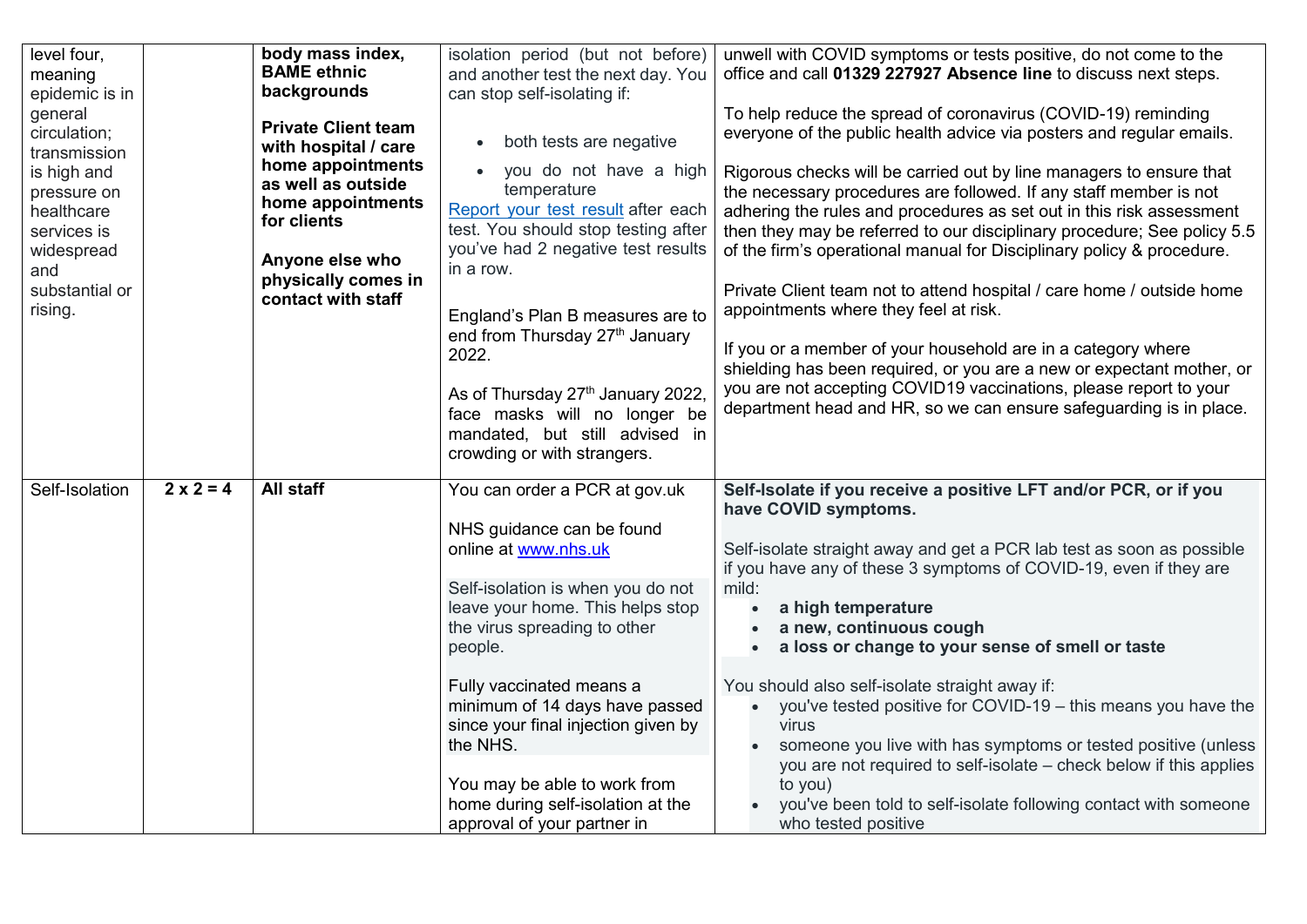|                      |                  |                                                 | charge, however if you become<br>unwell you must stop work and<br>rest. This may then instead be<br>reported as absent.<br>It is our Firm's policy, if a<br>household member has tested<br>positive or displaying COVID-<br>19 symptoms, even if mild, then<br>staff member must inform HR<br>and Partner in Charge, even if<br>they do not need to self-isolate.<br>So we can consider how to<br>minimise any additional risks<br>to the office i.e. Mandatory<br><b>Face Masks, Daily Lateral Flow</b><br>testing, Potential Home<br>Working, Potential use of an<br>office meeting room etc. | <b>Travel Information:</b><br>You may need to quarantine when you arrive in England from<br>abroad. Check the quarantine rules when entering England on<br><b>GOV.UK</b><br>When you do not need to self-isolate<br>If you live with or have been in contact with someone with COVID-19,<br>you will not need to self-isolate if any of the following apply:<br>• you're fully vaccinated - this means 14 days have passed<br>since your final dose of a COVID-19 vaccine given by the NHS<br>you're under 18 years and 6 months old<br>you're taking part or have taken part in a COVID-19 vaccine<br>trial<br>you're not able to get vaccinated for medical reasons<br>$\bullet$<br>Even if you do not have symptoms, you're strongly advised to:<br>do daily rapid lateral flow tests (1 a day for 7 days), if<br>you're fully vaccinated, to protect yourself and others<br>from COVID-19 - find out more about daily testing on GOV.UK<br>follow advice on how to avoid catching and spreading COVID-<br><u>19</u><br>consider limiting contact with people who are at higher risk<br>from COVID-19 |
|----------------------|------------------|-------------------------------------------------|-------------------------------------------------------------------------------------------------------------------------------------------------------------------------------------------------------------------------------------------------------------------------------------------------------------------------------------------------------------------------------------------------------------------------------------------------------------------------------------------------------------------------------------------------------------------------------------------------|----------------------------------------------------------------------------------------------------------------------------------------------------------------------------------------------------------------------------------------------------------------------------------------------------------------------------------------------------------------------------------------------------------------------------------------------------------------------------------------------------------------------------------------------------------------------------------------------------------------------------------------------------------------------------------------------------------------------------------------------------------------------------------------------------------------------------------------------------------------------------------------------------------------------------------------------------------------------------------------------------------------------------------------------------------------------------------------------------------|
| Social<br>Distancing | $2 \times 2 = 4$ | <b>All staff and visitors</b><br>to the office. | Social Distancing - the<br>government have removed the<br>legal requirements of 2m or 1m<br>plus. However, the government<br>still recommends leaving at least<br>a 2m gap between others<br>especially in an indoor setting and<br>face masks are now guidance<br>only.<br>COVID19 screen toppers/dividers<br>will remain in place in all three<br>offices where there is 1m or less.                                                                                                                                                                                                          | Staff are reminded of the importance of social distancing especially<br>when in an indoor setting.<br>Fareham kitchens and toilet corridor recommended only one person at<br>a time as there is no window for ventilation.<br>All toilets, kitchens and meetings rooms to have hand soap available.<br>In the event of an emergency, for example, first aid or a fire, you must<br>use alcohol based hand sanitizer or wash your hands for 20 seconds<br>with soap and water, and also wipe down any surface such as first aid<br>box after use.                                                                                                                                                                                                                                                                                                                                                                                                                                                                                                                                                         |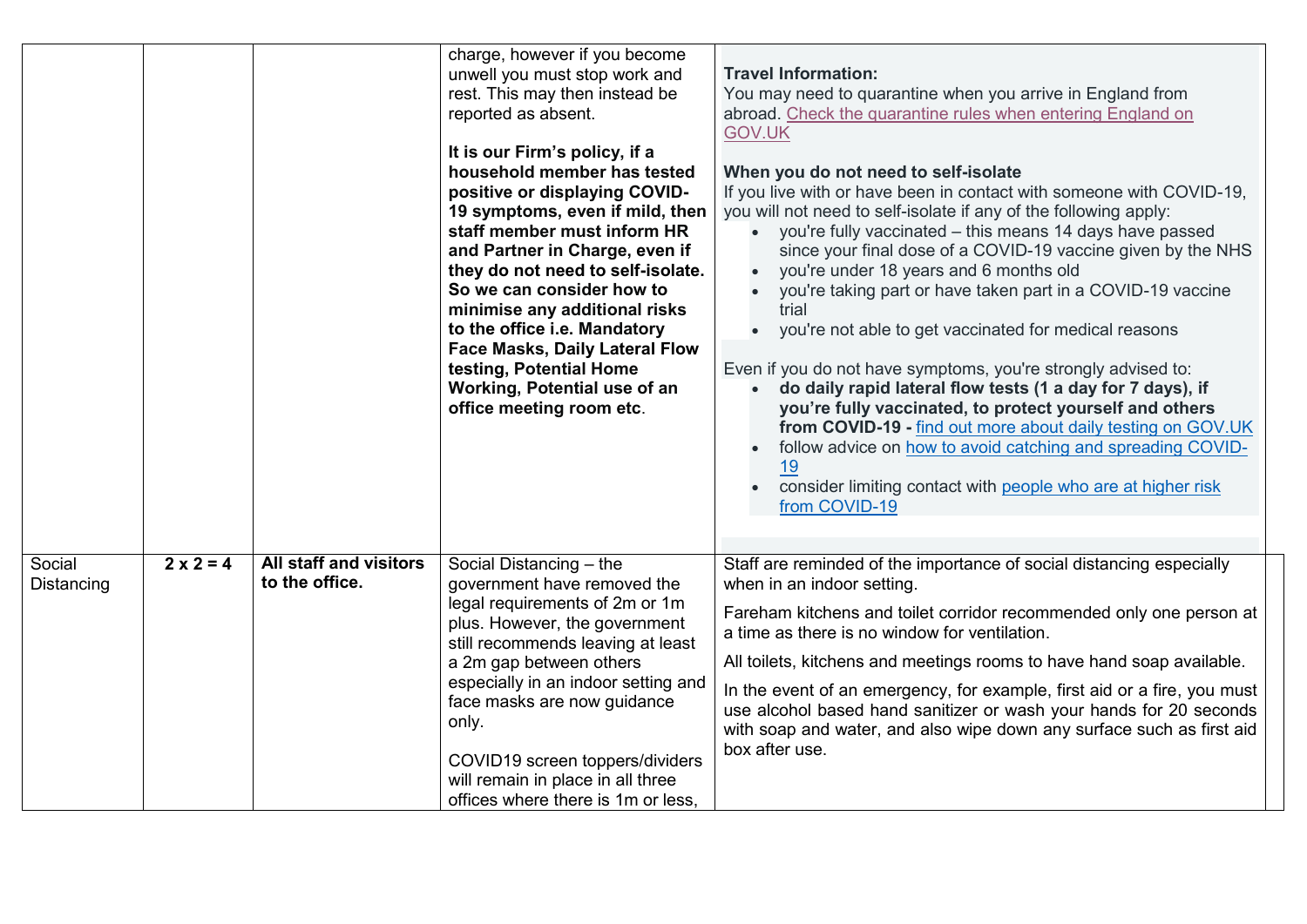|                                        |                                                 | or 3 or more to one working pod,<br>or upon individual requests.<br>Conference calls and video calls<br>to be used where possible instead<br>of face to face meetings.                                                                                                                                                                                                                                                                                                                                    | All staff must each clean the kitchen facilities after use. We strongly<br>suggest bringing your own bottles/flasks in and no tea/coffee making for<br>anyone but yourself.<br>Wearing of face masks around the premises are no longer mandatory<br>but are welcomed and supported for all staff, visitors and clients. We<br>continue to supply a stock of disposable one time use face masks for if<br>a client or staff member requires one.<br>We maintain a strict no hand shaking rule.<br>Staff members are encouraged not to share car journeys in one vehicle.<br>If this is not possible then face masks could help mitigate risks along<br>with good ventilation of opening windows.                                                                                                                                                                                                                                                                                                                                                                                                                                                                                                                                                                                 |
|----------------------------------------|-------------------------------------------------|-----------------------------------------------------------------------------------------------------------------------------------------------------------------------------------------------------------------------------------------------------------------------------------------------------------------------------------------------------------------------------------------------------------------------------------------------------------------------------------------------------------|---------------------------------------------------------------------------------------------------------------------------------------------------------------------------------------------------------------------------------------------------------------------------------------------------------------------------------------------------------------------------------------------------------------------------------------------------------------------------------------------------------------------------------------------------------------------------------------------------------------------------------------------------------------------------------------------------------------------------------------------------------------------------------------------------------------------------------------------------------------------------------------------------------------------------------------------------------------------------------------------------------------------------------------------------------------------------------------------------------------------------------------------------------------------------------------------------------------------------------------------------------------------------------|
| $3 \times 3 = 9$<br>Reception<br>areas | <b>All staff and visitors</b><br>to the office. | Keep reception areas and meeting<br>rooms clean and safe for all.<br>Posters are displayed in each<br>offices to remind people to keep a<br>suggested 2m apart.<br><b>Clients to the office</b><br>partners<br>The l<br>support<br>and<br>welcome anyone who wishes to<br>continue wearing face masks<br>around the offices and in meetings<br>etc. We must be sympathetic to<br>the clients we see and be aware<br>that some may still wish for us to<br>wear a face mask whilst attending<br>a meeting. | All receptions COVID19 protective screen barrier will remain in place.<br>Reception staff have been provided with disposable gloves for post<br>handling. Blue disposable gloves will be provided and kept on reception<br>areas. As of January 2022, staff use of gloves remains low.<br>Anti-bac wipes/spray will be available for reception and work rooms so<br>staff can wipe rooms and surfaces after client meetings etc.<br>Hand sanitizer continues to be available on reception and in meeting<br>rooms as a priority, and around all the offices for staff use.<br>Reception & meeting room windows must be open where safely<br>possible for at least 10 minutes after each client meeting.<br>No personal belongings to be delivered to work.<br>Reception must be made aware of arranged client appointments to<br>ensure adequate space and time in between appointments to clean and<br>ventilate the rooms. Clients will be asked to wait in a meeting room<br>when they attend the office to minimise numbers in reception waiting<br>area.<br>We continue to promote online meetings or telephone appointments,<br>however our offices are open to the public to drop in without pre-<br>arranged appointments for paperwork, ID certifying, pay a bill etc. |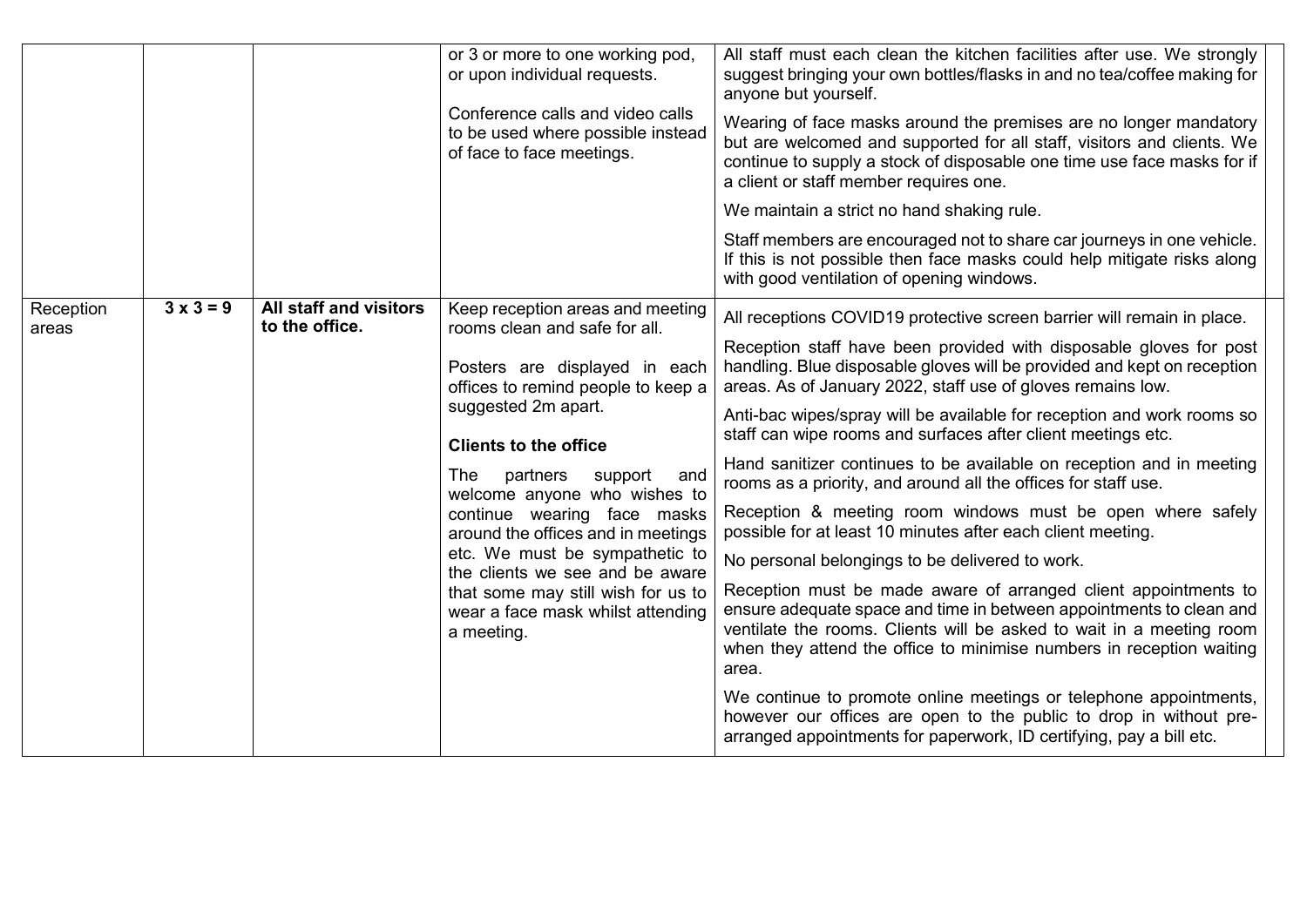| Personal<br>Protective<br>Equipment<br>(PPE)                                | $1 \times 1 = 2$  | <b>Receptions and</b><br><b>Wills and Probate</b><br>staff for home<br>appointments if<br>required. | Public Health guidance on the<br>use of PPE (personal protective<br>equipment) to protect against<br>COVID-19 relates to health care<br>settings. In all other settings<br>individuals are asked to observe<br>social distancing measures and<br>practice good hand hygiene<br>behaviours.<br><b>GLOVES:</b><br>Risk assessment has identified<br>that only specific staff may require<br>blue safety gloves if they wish. As<br>of January 2022 use of gloves<br>remains low:<br>Reception for handling<br>post and parcels<br>Wills and Probate team for<br>outside client<br>appointments re house /<br>care home or hospital<br>visits. | Staff to be reminded that wearing of gloves is not a substitute for good<br>hand washing.<br>Private Client team members attending outside appointments in a care<br>home / hospital or home setting should assess the risk level and if<br>concerned report to either Sonia Green or Marie Callaway in the first<br>instance.<br>Risk assessment demonstrates that PPE, following HSE suggestions:<br>we are in a non-clinical role excluding death bed wills/ hospital visits /<br>visiting death and care homes. Workplaces should not encourage the<br>precautionary use of extra PPE to protect against COVID-19 outside<br>clinical settings or when responding to a suspected or confirmed case<br>of COVID-19.<br>The sign in/out ipad at Fareham reception features a contactless option<br>for signing in/out which staff and clients can use or there is a stylus pen<br>and hand sanitizer kept next to the ipad at all times.<br>Disposable one time use face masks are available on reception if a<br>client does not have one, or if a staff member requires one to wear one<br>for client appointments. |
|-----------------------------------------------------------------------------|-------------------|-----------------------------------------------------------------------------------------------------|---------------------------------------------------------------------------------------------------------------------------------------------------------------------------------------------------------------------------------------------------------------------------------------------------------------------------------------------------------------------------------------------------------------------------------------------------------------------------------------------------------------------------------------------------------------------------------------------------------------------------------------------|-------------------------------------------------------------------------------------------------------------------------------------------------------------------------------------------------------------------------------------------------------------------------------------------------------------------------------------------------------------------------------------------------------------------------------------------------------------------------------------------------------------------------------------------------------------------------------------------------------------------------------------------------------------------------------------------------------------------------------------------------------------------------------------------------------------------------------------------------------------------------------------------------------------------------------------------------------------------------------------------------------------------------------------------------------------------------------------------------------------------------|
| Travelling to<br>work - risk of<br><b>COVID</b><br>infection from<br>others | $3 \times 3 = 9$  | <b>All staff</b>                                                                                    | Personal vehicle, bike or walking<br>to be conducted where possible<br>to complete your commute to and<br>from work.<br>Aim to minimize the frequency<br>and amount of time using public<br>transport.                                                                                                                                                                                                                                                                                                                                                                                                                                      | Home-working is more limited and staff are now back in office mostly<br>FT or a few on flexible arrangements.                                                                                                                                                                                                                                                                                                                                                                                                                                                                                                                                                                                                                                                                                                                                                                                                                                                                                                                                                                                                           |
| Suspected<br>case whilst<br>working<br>within the<br>office                 | $4 \times 4 = 16$ | <b>All staff</b>                                                                                    | If a staff member develops a high<br>temperature or a new, persistent<br>cough they should:<br>1) Return home immediately<br>and contact HR to report<br>absence<br>2) Avoid touching anything                                                                                                                                                                                                                                                                                                                                                                                                                                              | If a staff member develops COVID19 symptoms in office, that staff<br>member must leave immediately and call HR on 01329 227927 to<br>report their absence. Once that staff member has left, another staff<br>member must use the medically graded disposable gloves kept on<br>receptions and/or post areas and wipe down that staff member's desk<br>and any touchpoint or surfaces that staff member may have touched<br>(door handles, light switches, stair bannisters, kitchen facilities etc)                                                                                                                                                                                                                                                                                                                                                                                                                                                                                                                                                                                                                     |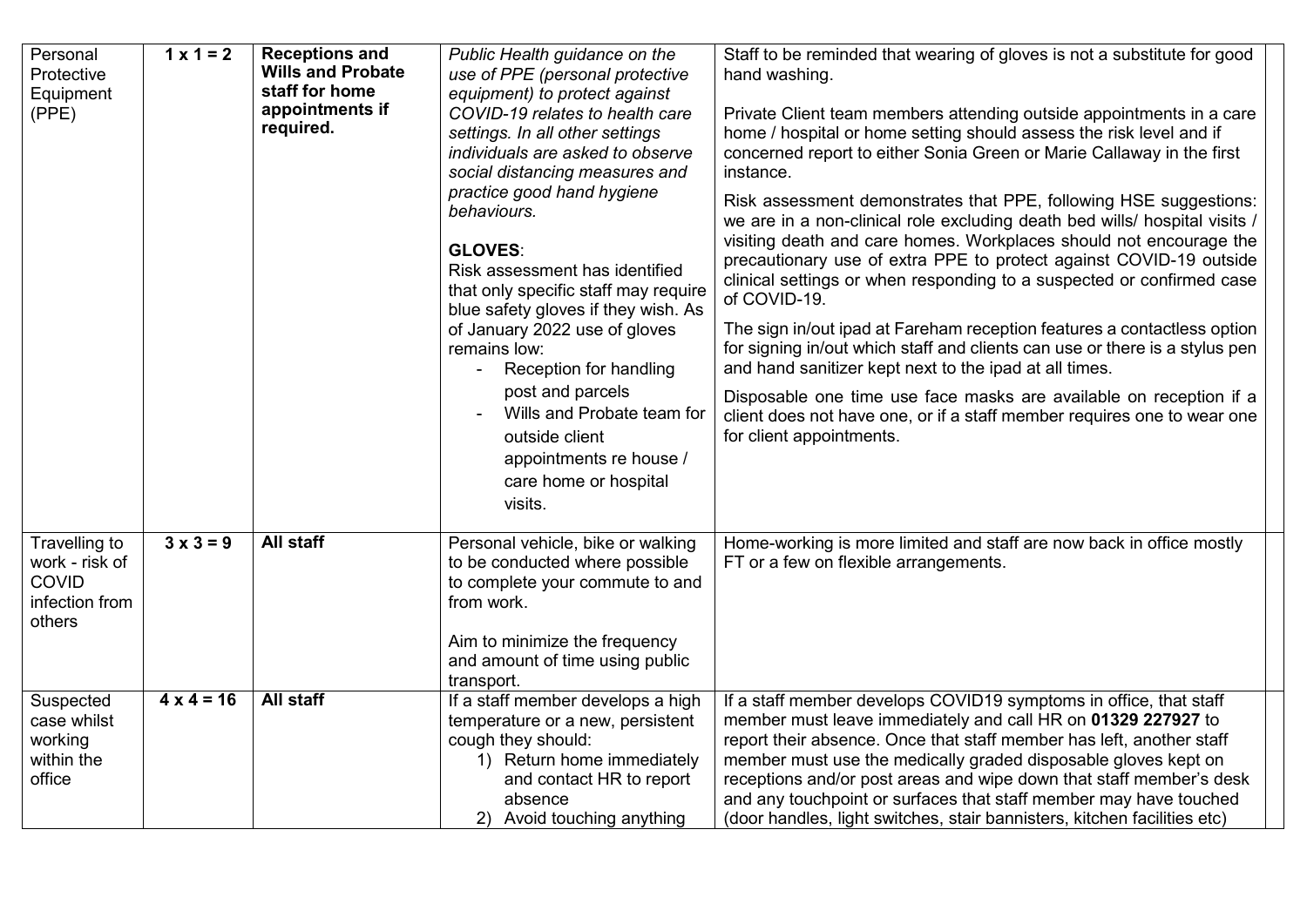|                                                                |                  |                               | 3) Obtain a PCR lab test<br>within 2 days<br>4) Self-isolate following the<br>NHS Covid isolation rules.<br>If advised that a member of staff<br>or public has developed Covid-19<br>and were recently on our<br>premises (including where a<br>member of staff has visited other<br>work place premises such as<br>domestic premises), the<br>management team (JRW and<br>MWB) will contact the Public<br>Health Authority after 5 positive<br>cases to discuss, identify people<br>who have been in contact with<br>them and will take advice on any<br>actions or precautions that should<br>be taken. Areas where that<br>member of staff or member of<br>public has been will be cleaned<br>and wiped down using anti-bac<br>cleaning products. | with anti-bac wipes or spray. If possible, windows and/or doors must<br>be opened for at least 15 minutes for fresh ventilation and staff in that<br>office or floor will be asked to wash their hands thoroughly, following<br>the NHS guidance, with plentiful soap for at least 20 seconds.<br>We have purchased Triple 8 Protect Sani-Mist 500ml (tested to<br>EN14476 for virus control) anti-bac Dettol spray which can be used<br>lightly in air, on fabrics and on electrical equipment (keyboards, mice<br>and phones). This product does not need to be wiped down after use.<br>Before using any aerosol cans please consider staff members around<br>the area you are spraying particularly those that are asthmatic.<br>Professional Infection Control - cleaners will be considered if<br>necessary to treat suspected outbreak: usually if one office has 5 or<br>more positive cases within 14 days.<br>We have 1x Infra-red non-contact thermometers at each office, kept at<br>the first aid box station. They must be wiped down before and after use.<br>A normal temperature must not be relied upon to consider if you have<br>or do not have COVID; it is only ONE of the symptoms.<br>If one office has 5 or more positive cases within 14 days, the local<br>health authority must be alerted. COVID19 (Coronavirus) is a<br>reportable virus under RIDDOR of the Health and Safety Executive.<br>The reporting requirements relating to cases of, or deaths from,<br>COVID-19 under RIDDOR apply only to occupational exposure, that<br>is, as a result of a person's work. |  |
|----------------------------------------------------------------|------------------|-------------------------------|------------------------------------------------------------------------------------------------------------------------------------------------------------------------------------------------------------------------------------------------------------------------------------------------------------------------------------------------------------------------------------------------------------------------------------------------------------------------------------------------------------------------------------------------------------------------------------------------------------------------------------------------------------------------------------------------------------------------------------------------------|-------------------------------------------------------------------------------------------------------------------------------------------------------------------------------------------------------------------------------------------------------------------------------------------------------------------------------------------------------------------------------------------------------------------------------------------------------------------------------------------------------------------------------------------------------------------------------------------------------------------------------------------------------------------------------------------------------------------------------------------------------------------------------------------------------------------------------------------------------------------------------------------------------------------------------------------------------------------------------------------------------------------------------------------------------------------------------------------------------------------------------------------------------------------------------------------------------------------------------------------------------------------------------------------------------------------------------------------------------------------------------------------------------------------------------------------------------------------------------------------------------------------------------------------------------------------------------------------------------|--|
| COVID19<br>tests<br>and<br>COVID <sub>19</sub><br>vaccinations | $1 \times 1 = 2$ | <b>All staff and visitors</b> | COVID19 tests                                                                                                                                                                                                                                                                                                                                                                                                                                                                                                                                                                                                                                                                                                                                        | COVID19 tests can be taken too early or too late and they are not<br>100% accurate.<br>You are strongly advised to carry out Lateral Flow tests weekly if you<br>are A-symptomatic. There are various COVID19 A-symptomatic LFT<br>test sites where anyone attending a workplace can be tested, for free,<br>through a Lateral Flow Test. There are appointments available online<br>for Hampshire or West Sussex, or you can order Lateral Flow test kits<br>to do at home, currently free from the government/NHS.<br>The Partners strongly encourage all staff attending the workplace to<br>carry out Lateral Flow Test at least once or twice a week, and we<br>support staff attending covid19 test sites during working hours where                                                                                                                                                                                                                                                                                                                                                                                                                                                                                                                                                                                                                                                                                                                                                                                                                                                            |  |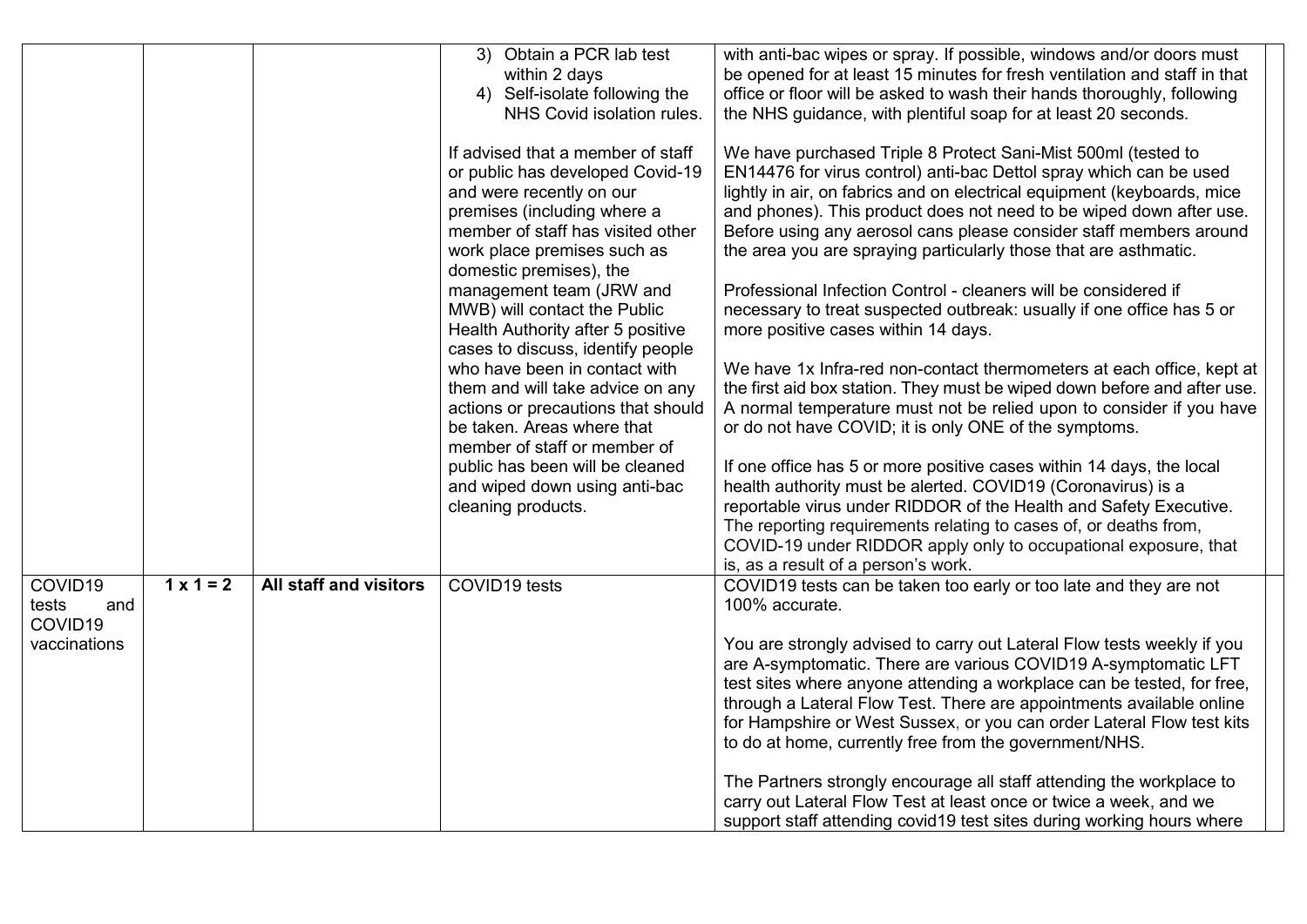|                         |                  |                               | COVID19 vaccinations<br>The World Health Organisation<br>(WHO) have a website page<br>dedicated to busting COVID19<br>and Vaccination myths. You can<br>access this freely at any time<br>here:<br>https://www.who.int/emergencies/<br>diseases/novel-coronavirus-<br>2019/advice-for-public/myth-<br>busters#5g | home test kits are unavailable. Once you have been tested you should<br>receive a text and/or email notification of your results. Results do not<br>need to be shared if negative. If results return as positive from the<br>Lateral Flow Testing then the staff member must leave the office<br>immediately, inform HR and also their Department Head.<br>Any forms of discrimination against staff members, regardless of their<br>position on vaccinations, will not be tolerated and may result in<br>disciplinary action; See policy 5.5 of the firm's operational manual for<br>Disciplinary policy & procedure.<br>You are not required to send us proof or evidence that you have been<br>vaccinated. However, if you are considering not to be vaccinated,<br>whether that is on medical or religious grounds or other, it is strongly<br>advised that you inform your team leader and HR so we can ensure<br>the right levels of COVID19 safety measures remain in place for you.<br>It is strongly recommended that all members of the public receive their<br>COVID19 vaccination and booster from the NHS when they become<br>eligible and therefore when you do receive your COVID19 vaccination<br>appointment, paid time off to attend the COVID19 vaccinations<br>appointment will be granted. It is anticipated that attending the<br>appointment should not take longer than up to two hours including<br>travel there and back to the vaccination clinic.<br>If you have already received your vaccination for COVID19, you must<br>continue to follow government guidance and our COVID19 risk<br>assessment. Anyone not following the risk assessment may be<br>subject to disciplinary action. See policy 5.5 of the firm's operational<br>manual for Disciplinary policy & procedure.<br>We will be led by the government on any easing or tightening of<br>COVID19 safety measures. |
|-------------------------|------------------|-------------------------------|------------------------------------------------------------------------------------------------------------------------------------------------------------------------------------------------------------------------------------------------------------------------------------------------------------------|--------------------------------------------------------------------------------------------------------------------------------------------------------------------------------------------------------------------------------------------------------------------------------------------------------------------------------------------------------------------------------------------------------------------------------------------------------------------------------------------------------------------------------------------------------------------------------------------------------------------------------------------------------------------------------------------------------------------------------------------------------------------------------------------------------------------------------------------------------------------------------------------------------------------------------------------------------------------------------------------------------------------------------------------------------------------------------------------------------------------------------------------------------------------------------------------------------------------------------------------------------------------------------------------------------------------------------------------------------------------------------------------------------------------------------------------------------------------------------------------------------------------------------------------------------------------------------------------------------------------------------------------------------------------------------------------------------------------------------------------------------------------------------------------------------------------------------------------------------------------------------------------------------------|
| Access to the<br>office | $3 \times 3 = 9$ | <b>All staff and visitors</b> | We are allowing clients to drop in<br>without a pre-arranged<br>appointment.<br>There is plentiful supply of anti-                                                                                                                                                                                               | Social Distancing is no longer a legal mandatory requirement,<br>however, we anticipate that the maximum number of staff, outside of<br>national lockdown, in the office at any one time remains the same as:<br>Havant = $17: 14$ upstairs and 3 staff downstairs<br><b>Chichester</b> = $16: 14$ upstairs and 2 staff downstairs                                                                                                                                                                                                                                                                                                                                                                                                                                                                                                                                                                                                                                                                                                                                                                                                                                                                                                                                                                                                                                                                                                                                                                                                                                                                                                                                                                                                                                                                                                                                                                           |
|                         |                  |                               | bac wipes and spray to use<br>before and after each client                                                                                                                                                                                                                                                       | Fareham = 34: 20 upstairs and 14 staff downstairs                                                                                                                                                                                                                                                                                                                                                                                                                                                                                                                                                                                                                                                                                                                                                                                                                                                                                                                                                                                                                                                                                                                                                                                                                                                                                                                                                                                                                                                                                                                                                                                                                                                                                                                                                                                                                                                            |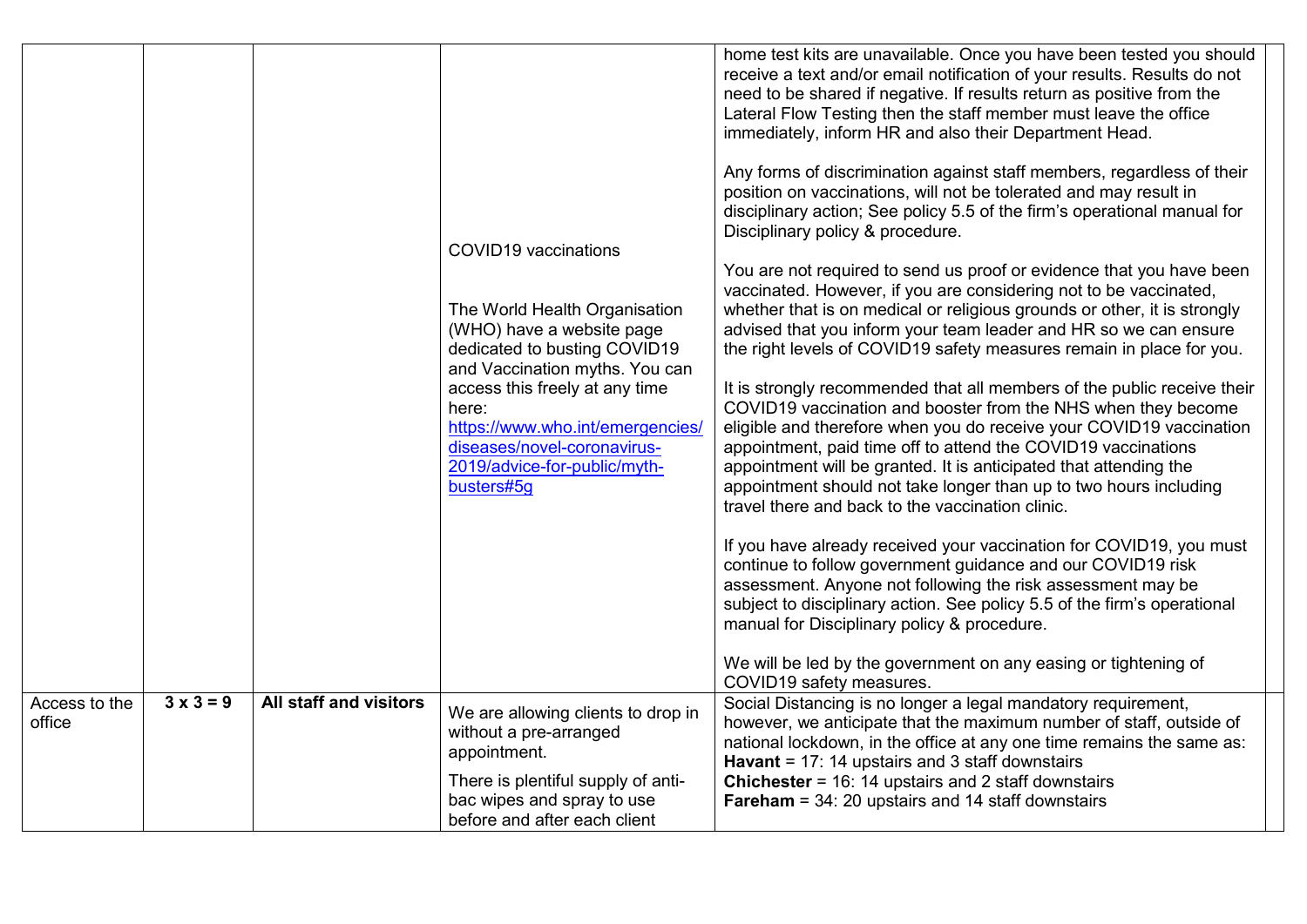|               |                  |           | appointment. We also encourage                                      | Please be aware of clients and suppliers in reception areas. We must                               |
|---------------|------------------|-----------|---------------------------------------------------------------------|----------------------------------------------------------------------------------------------------|
|               |                  |           | staff and reception to ensure                                       | avoid congestion where possible.                                                                   |
|               |                  |           | windows are open for a well                                         |                                                                                                    |
|               |                  |           | ventilated room.                                                    | Partner heads to confirm staff attendance to the office are:                                       |
|               |                  |           |                                                                     | <b>Havant</b> = Marie Callaway                                                                     |
|               |                  |           |                                                                     | <b>Chichester = Nicola Crookes-West</b>                                                            |
|               |                  |           | Whilst not mandatory from the                                       | <b>Fareham</b> = Jeremy Weeks                                                                      |
|               |                  |           | government, it is recommended<br>that staff continue social         |                                                                                                    |
|               |                  |           |                                                                     | Do not touch other staff member's desks, equipment or items. Anti-bac                              |
|               |                  |           | distancing especially in any<br>indoor setting (2m / 1m plus).      | wipes/spray will be available.                                                                     |
|               |                  |           |                                                                     |                                                                                                    |
|               |                  |           | Regularly clean common contact                                      | We outsource our office cleaning to Equity Cleaning who clean all three                            |
|               |                  |           | surfaces in reception, office,                                      | offices out of hours. Havant and Fareham continues to be cleaned daily,                            |
|               |                  |           | access control and delivery areas                                   | Chichester continues to be cleaned Monday, Wednesday and Friday.                                   |
|               |                  |           | e.g. scanners/printers, telephone                                   |                                                                                                    |
|               |                  |           | handsets and desks.                                                 | Lifts are only present at Fareham and Havant office. You are                                       |
|               |                  |           |                                                                     | encouraged not to use these.                                                                       |
|               |                  |           |                                                                     |                                                                                                    |
|               |                  |           |                                                                     | It is strongly advisable, that any inter-office travel should be kept to a                         |
|               |                  |           |                                                                     | minimum and only on a necessary basis. This is to ensure we remain                                 |
|               |                  |           |                                                                     | in our 'office bubbles' and minimise any potential risk of more than one                           |
|               |                  |           |                                                                     | office closure.                                                                                    |
| Welfare &     | $2 \times 2 = 4$ | All staff | Wash your hands thoroughly and                                      | Havant office - Shared entry access and communal toilet facilities.                                |
| hygiene -     |                  |           | regularly. Use soap and water for                                   |                                                                                                    |
| sanitary      |                  |           | at least 20 seconds. Use alcohol-                                   | Fareham office - Shared entry access at Fareham office and downstairs<br>shared toilet facilities. |
| convenience   |                  |           | based hand sanitiser if soap and                                    |                                                                                                    |
| s, rest areas |                  |           | water is not available, and hand                                    |                                                                                                    |
| and eating    |                  |           | washing technique to be adopted                                     | Ventilation - The meetings rooms at Fareham that do not have                                       |
| areas         |                  |           | as directed by NHS (20 seconds)                                     | windows are room 1 and room 3. These rooms are therefore out of use                                |
|               |                  |           |                                                                     | for client appointments. All at Havant and Chichester have windows that                            |
|               |                  |           | Avoid touching your<br>face/eyes/nose/mouth with                    | can be opened.                                                                                     |
|               |                  |           | unwashed hands and cover your                                       |                                                                                                    |
|               |                  |           | cough or sneeze with a tissue                                       | Ventilation - Fareham and Chichester do not have air con, and it does                              |
|               |                  |           | then throw it in the bin.                                           | get extremely hot in Fareham in the summer however windows can be                                  |
|               |                  |           |                                                                     | opened to address this. We have been informed by Arena, on 2 <sup>nd</sup> June                    |
|               |                  |           | We provide rubbish bins by all                                      | 2020, that Havant office air-con is safe to use.                                                   |
|               |                  |           |                                                                     |                                                                                                    |
|               |                  |           |                                                                     |                                                                                                    |
|               |                  |           | desks and in our toilet/kitchen                                     |                                                                                                    |
|               |                  |           | facilities. Our cleaners will remove<br>and dispose of the rubbish. | Please wipe down surfaces in the kitchen after each use with anti-bac<br>wipes or cleaning spray.  |